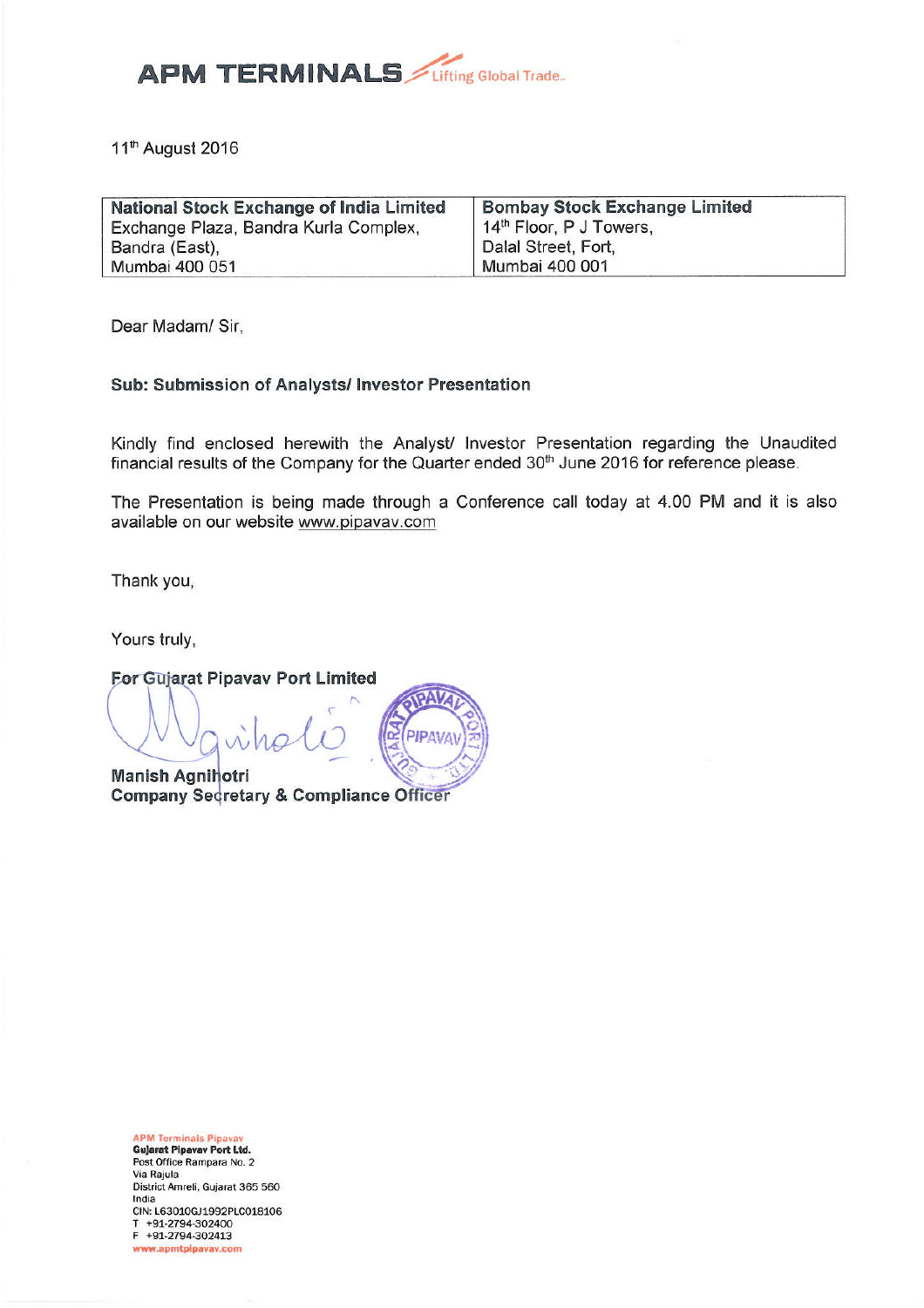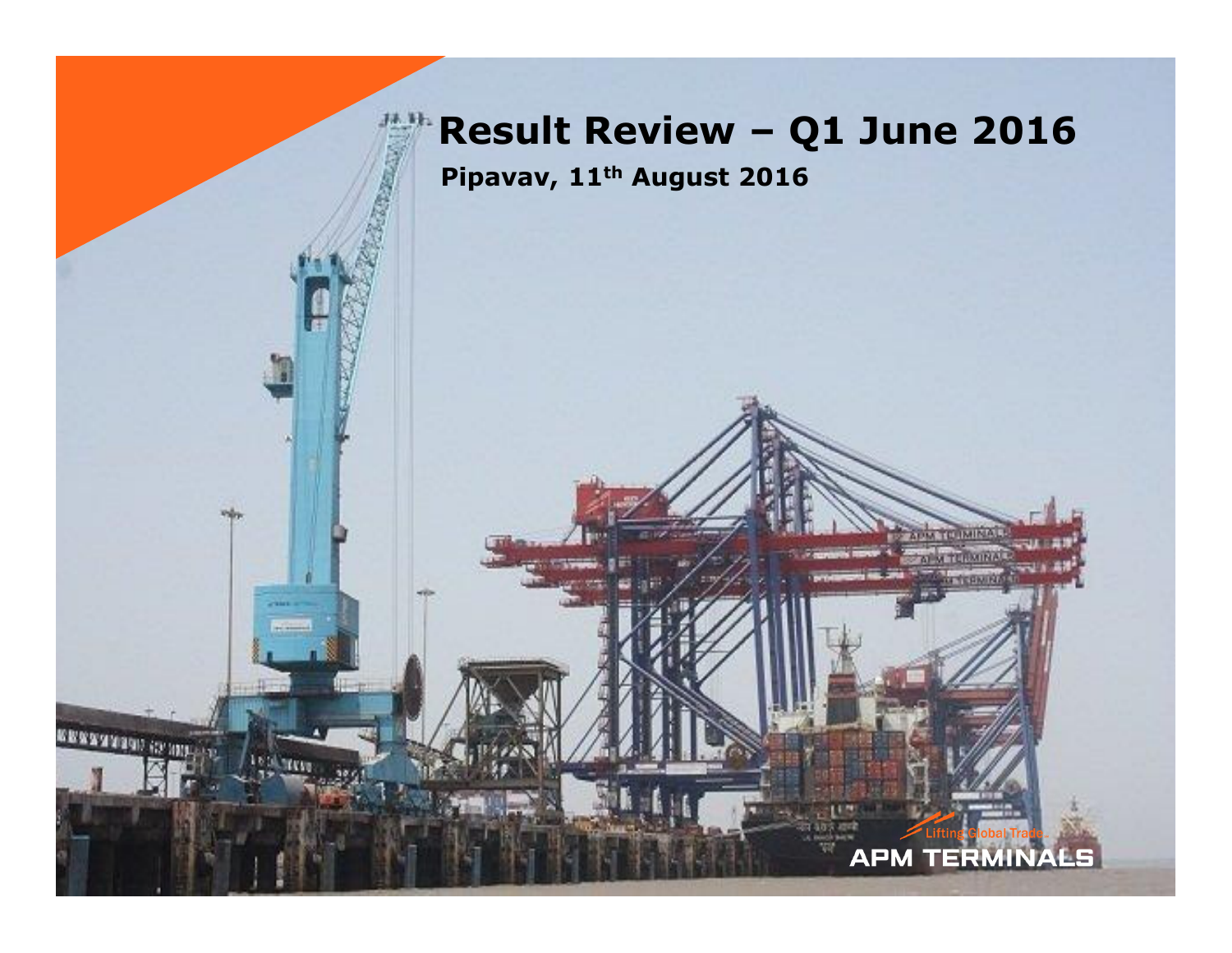

Statements in this presentation describing the Company's objectives, projections, estimates, expectations may be "forward looking statements" within the meaning of applicable securities laws and regulations. Actual results could differ materially from those expressed or implied. Important factors that could make a difference to the Company's operations include, among others, economic conditions affecting demand / supply and price conditions in the markets in which the Company operates, changes in Government regulations, tax laws and other statutes and incidental factors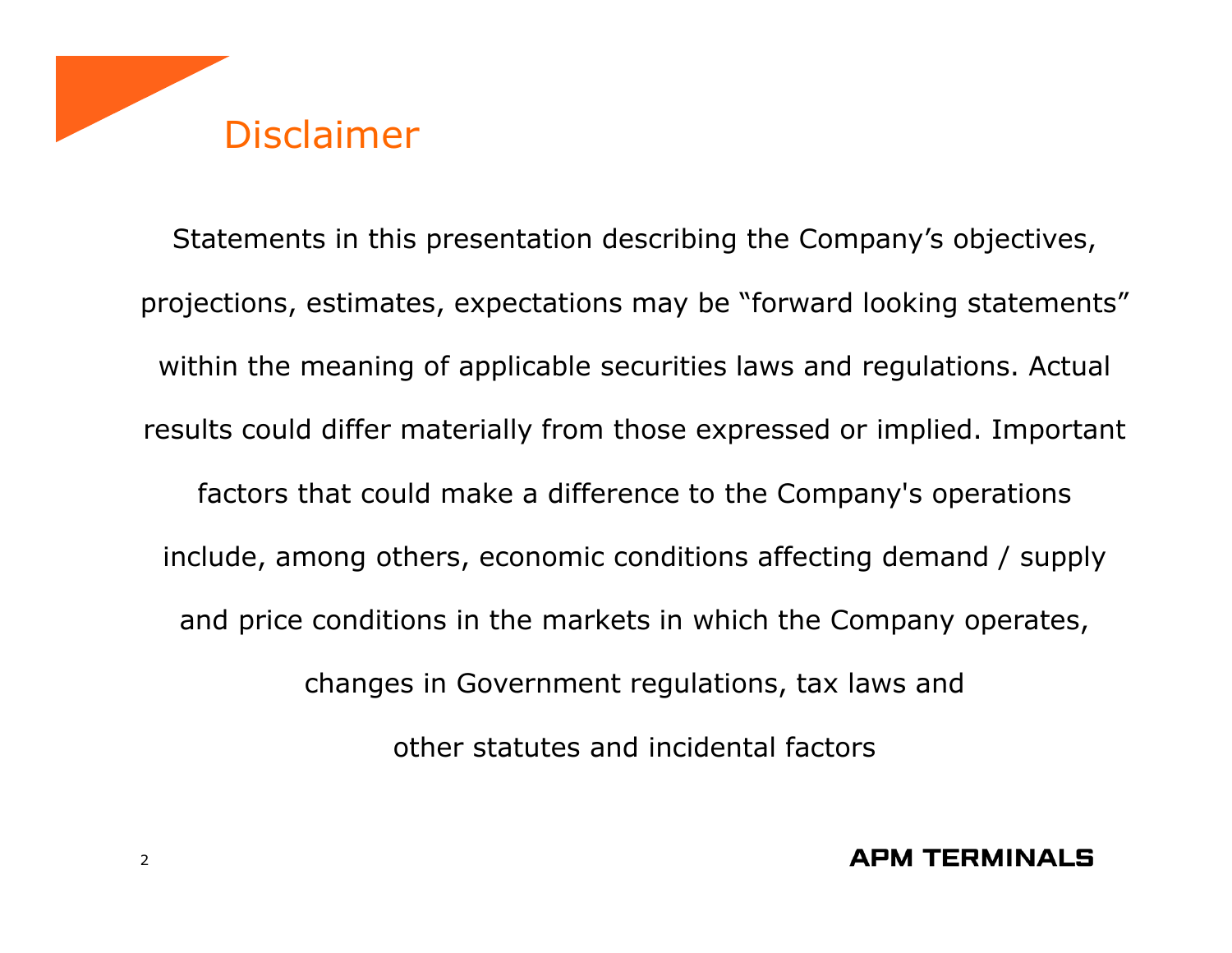

- •Key Highlights
- •Volume Development
- •Infrastructure Developments
- •Financials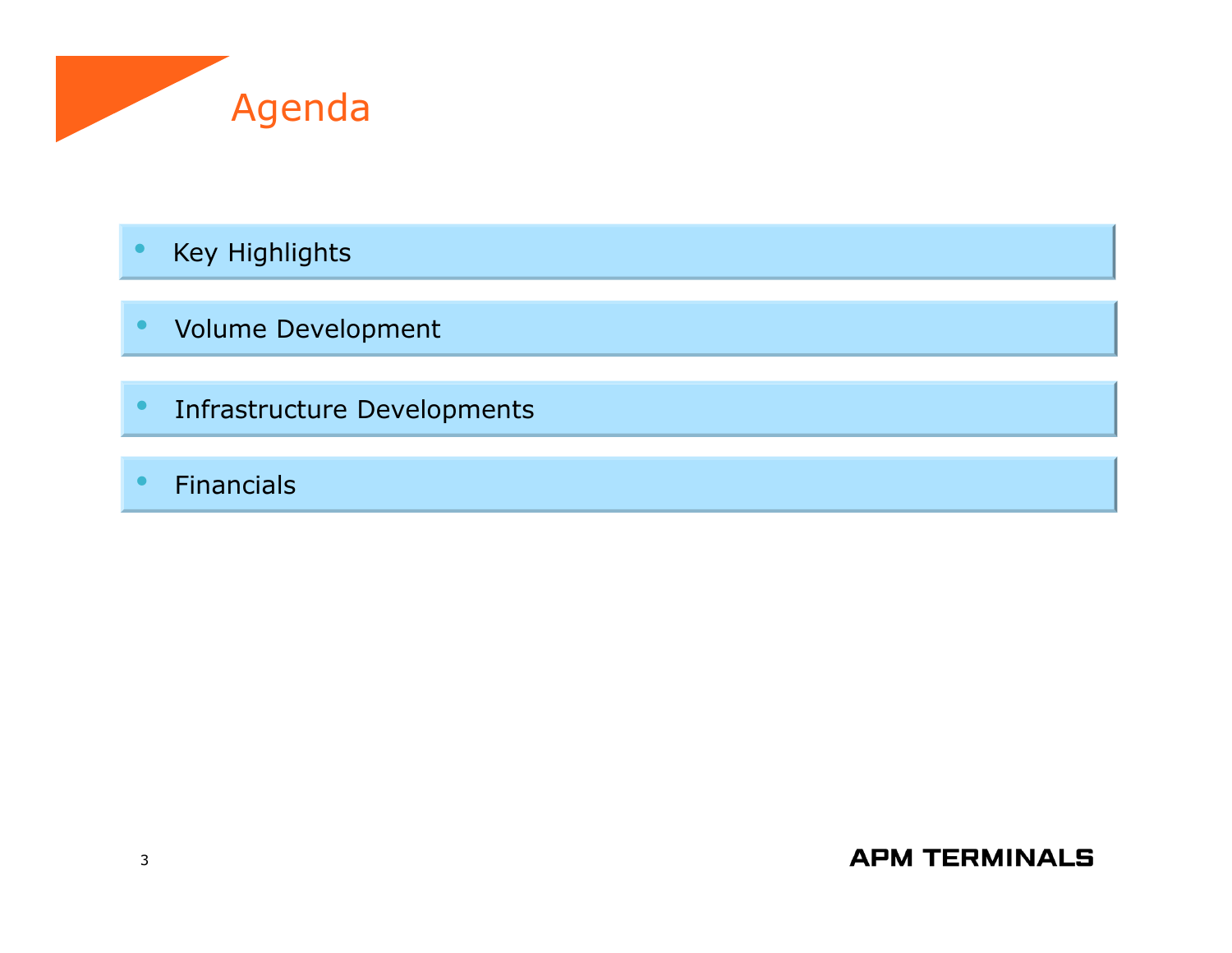# **Key Highlights**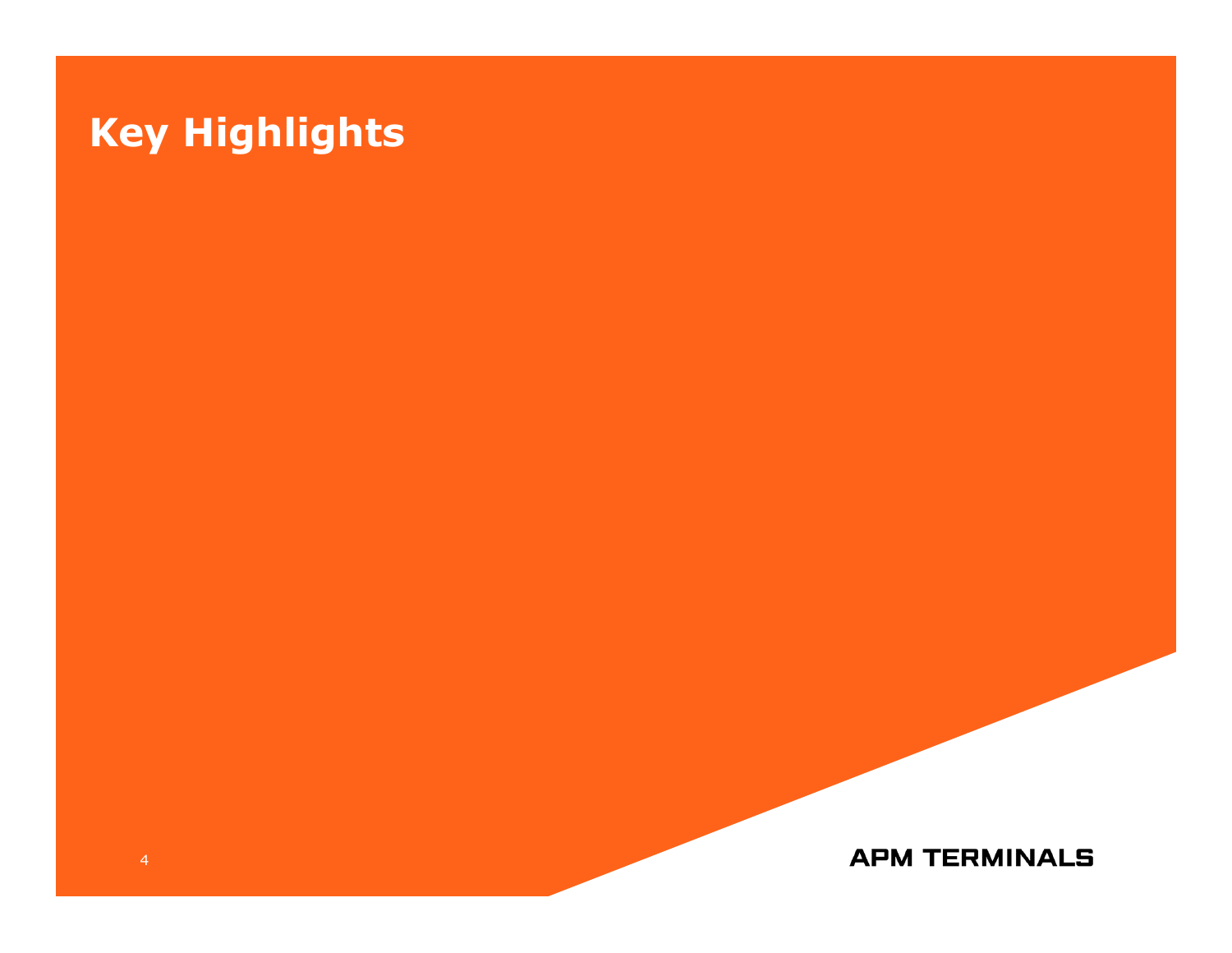

### **Container**

• 172K TEUs : 3% decrease vs. Q4 March 2016; *Lower reefer*

### **Dry Bulk**

• 600K MT : 59% increase vs. Q4 March 2016*Higher Coal and Mineral Imports;* 

### **Liquid & RORO**

- 128K MT Liquid cargo : down 48% vs. Q4 March 2016*Seasonality and subdued market conditions*
- 9 calls /  $\sim 11$ K cars ; up 26% vs. Q4 March 2016 *Trial shipment of Honda Cars in June 2016*

### **Financial Results**

• INR 1002M EBITDA; 60% EBITDA Margin; INR 598M PAT*SFIS income of INR 35M; higher bulk volumes; growth in RORO and cost efficiencies*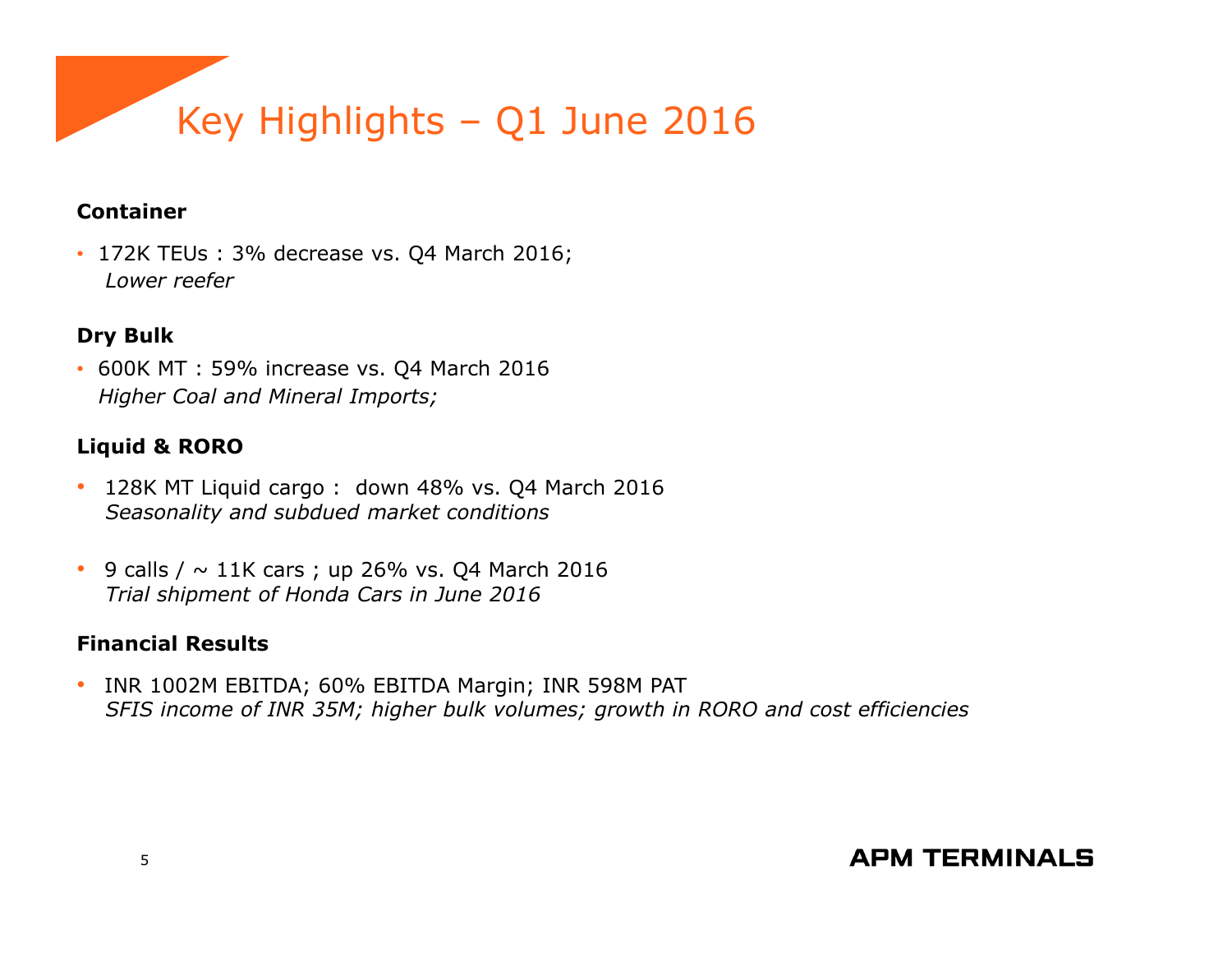# **Volume Development**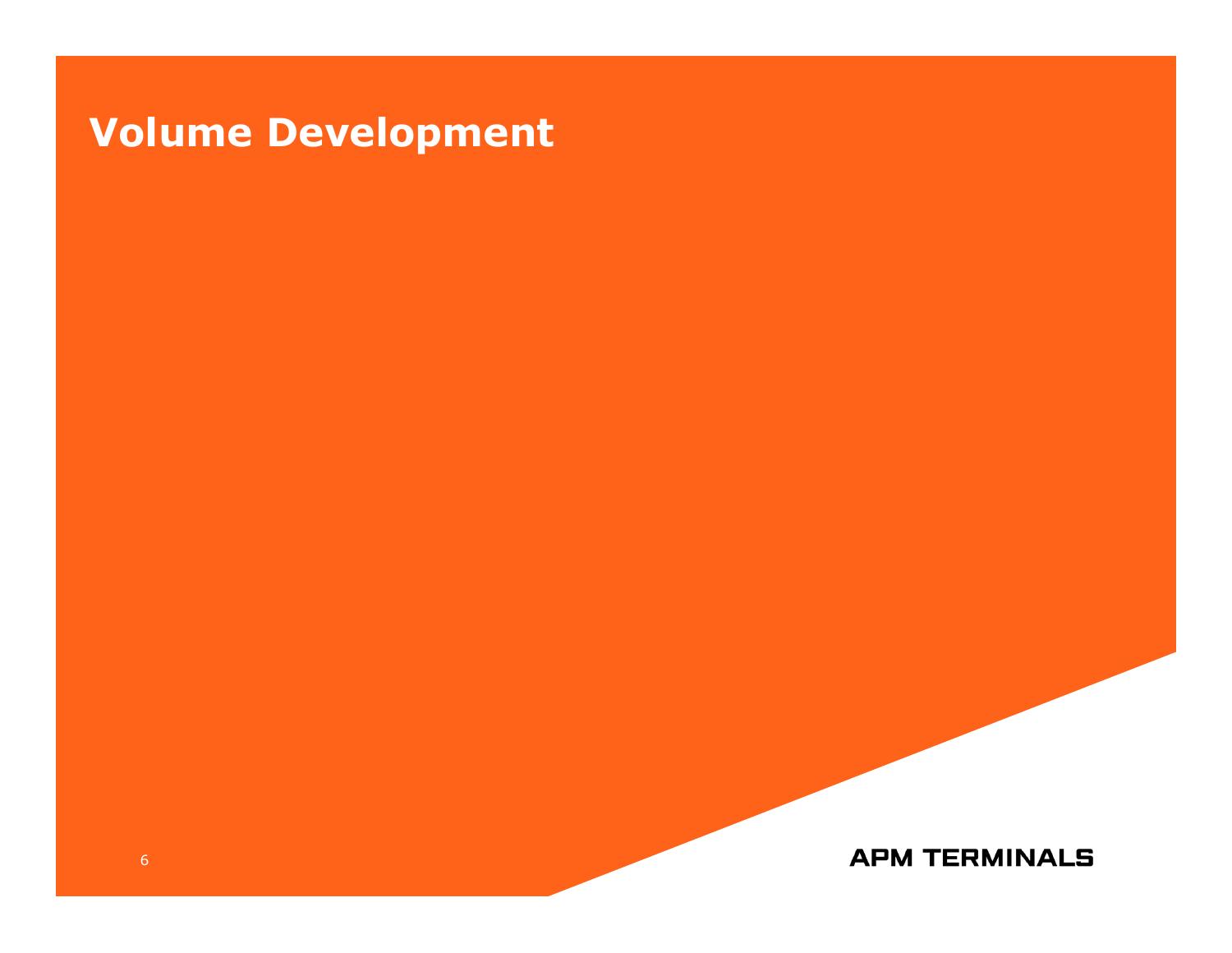## Operational Highlights



**Container Volume (TEU '000)**

**Bulk Volume - MT's (million)**



**Rail Volume - MTs (million)**

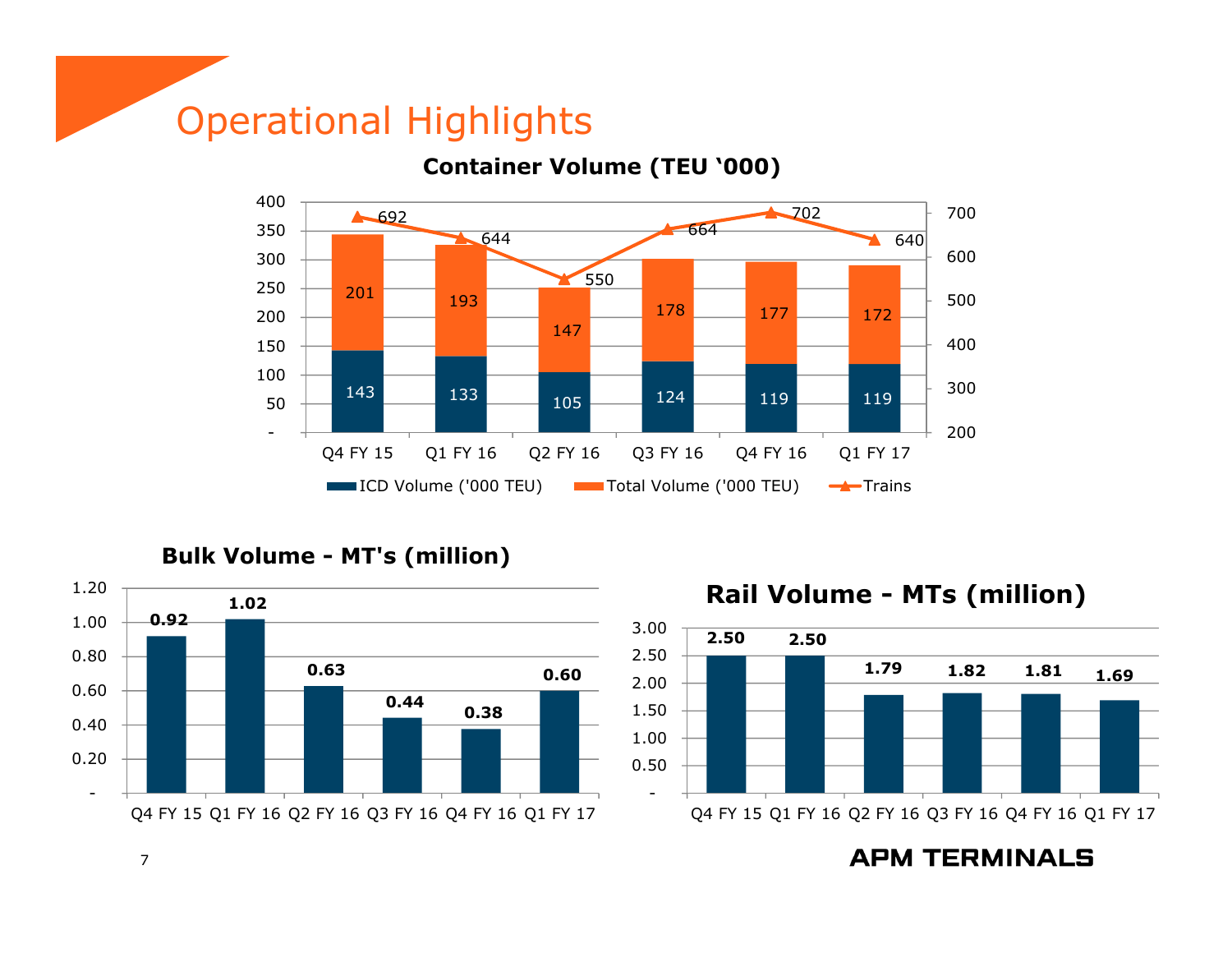# **Infrastructure Development**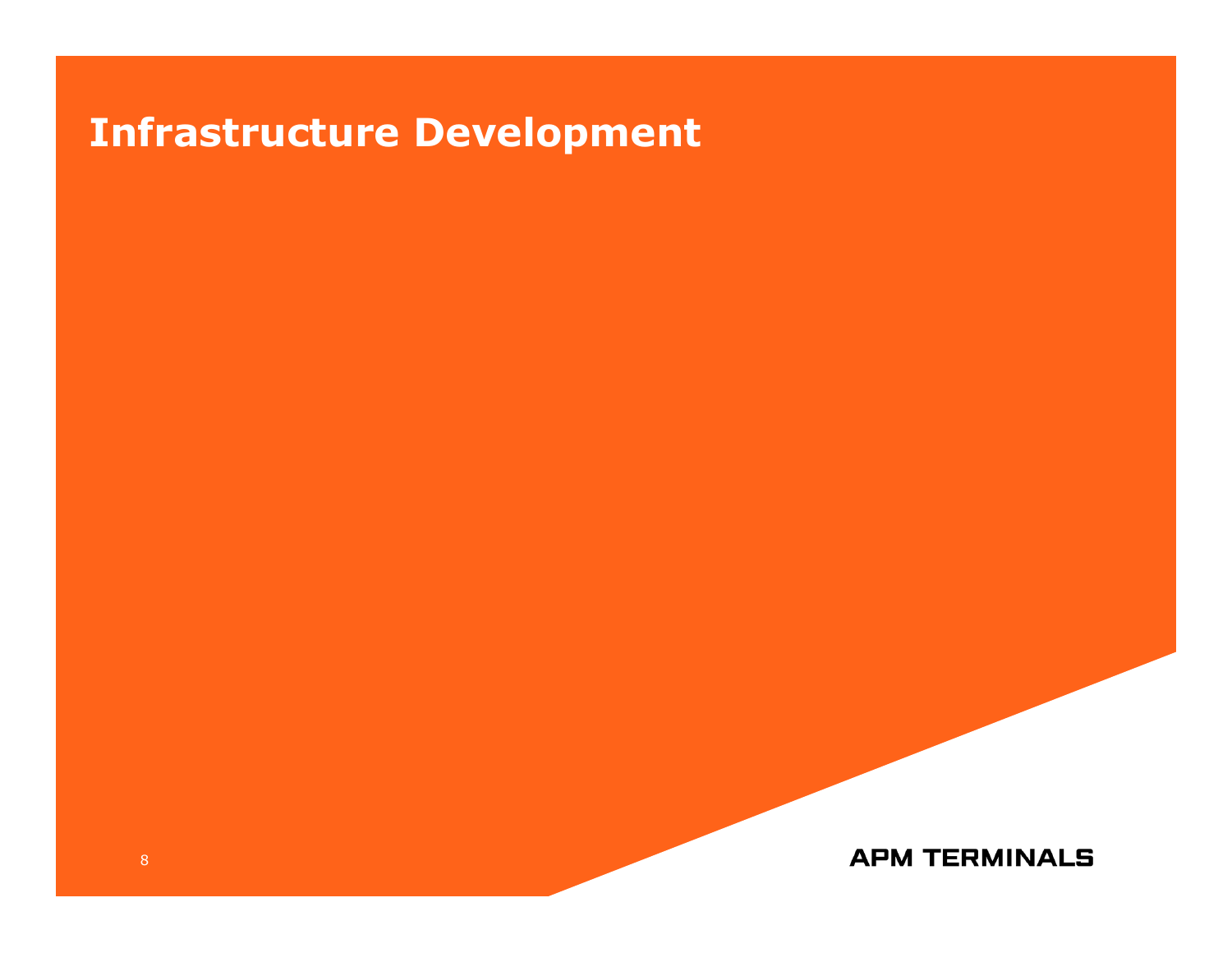## Infrastructure developments

**Container Yard Works- Complete & in use**

#### **RMGC- Expected completion August 2016**



### **Construction of Residential Building**

**Construction of Office Building Commenced**



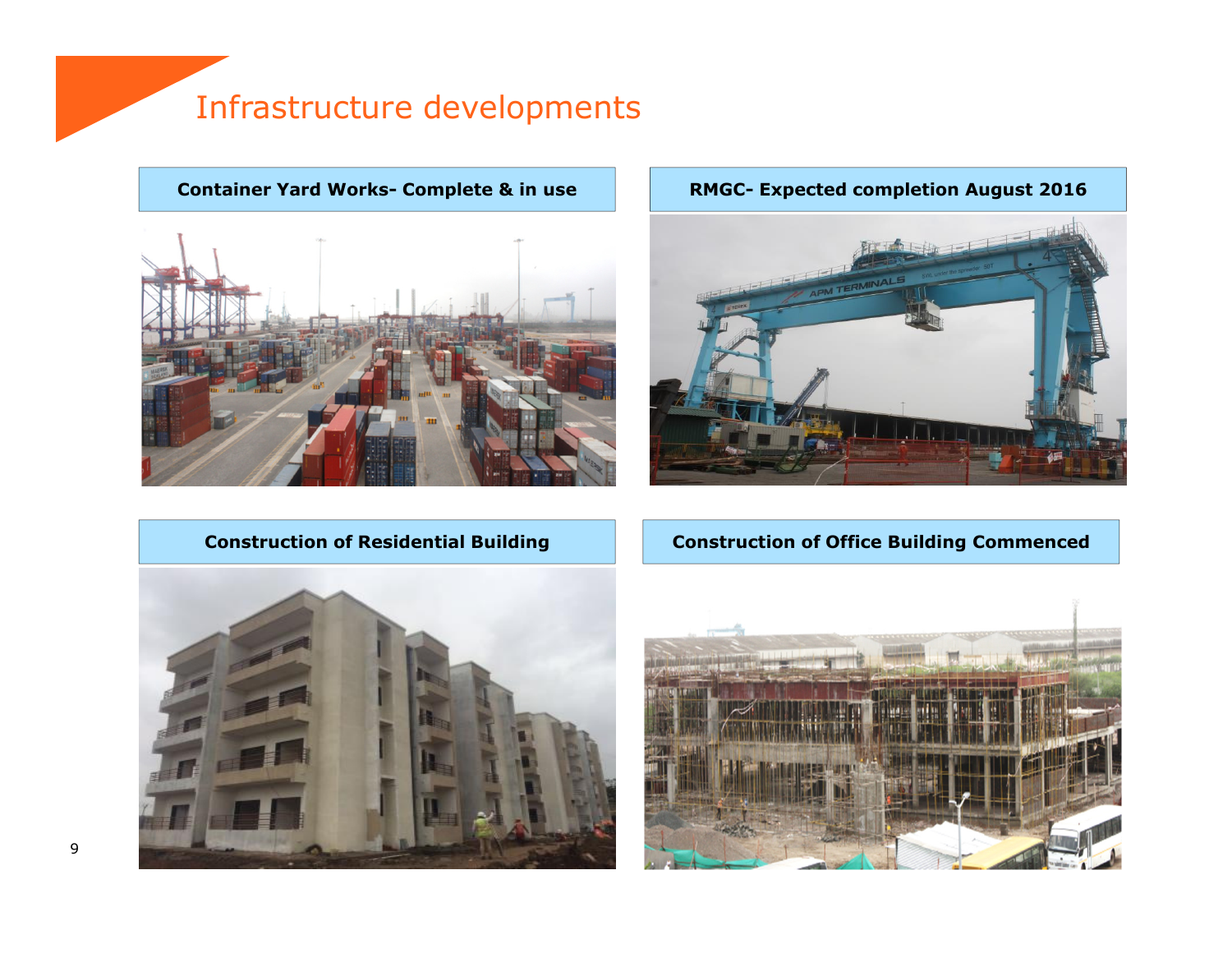# **Financials**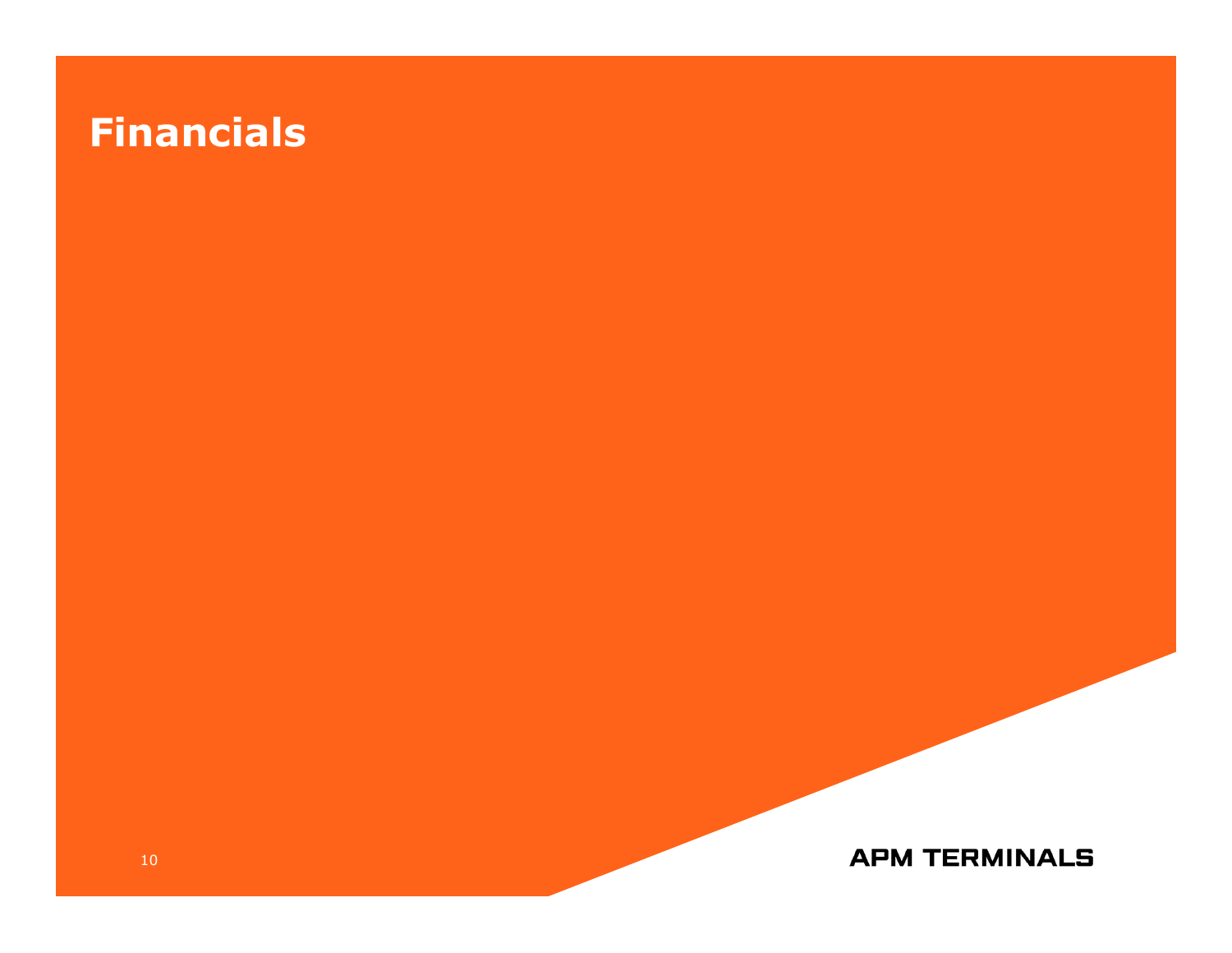## Profit & Loss AccountStandalone Financials

| <b>Particulars</b>                         |           | <b>Full Year Ended</b> |        |           |        |           |
|--------------------------------------------|-----------|------------------------|--------|-----------|--------|-----------|
|                                            | 30-Jun-16 | 31-Mar-16              | %      | 30-Jun-15 | %      | 31-Mar-16 |
|                                            |           |                        |        |           |        |           |
| a. Net Sales / Income from Operations      | 1,568     | 1,541                  | 2%     | 1,729     | -9%    | 6,195     |
| <b>Other Operating Income</b><br>b         | 104       | 69                     | 52%    | 118       | $-11%$ | 404       |
| <b>Total Income</b>                        | 1,672     | 1,610                  | 4%     | 1,846     | -9%    | 6,600     |
|                                            |           |                        |        |           |        |           |
| <b>Expenditure</b>                         |           |                        |        |           |        |           |
| a. Operating Expenses                      | 287       | 295                    | $-3%$  | 405       | $-29%$ | 1,321     |
| b. Employee benefits expense               | 129       | 68                     | 90%    | 130       | $-1%$  | 471       |
| <b>Other Expenses</b><br>c.                | 255       | 248                    | 2%     | 326       | $-22%$ | 1,054     |
| <b>Total Expenditure</b>                   | 670       | 612                    | 10%    | 860       | $-22%$ | 2,846     |
|                                            |           |                        |        |           |        |           |
| <b>EBITDA</b>                              | 1,002     | 998                    |        | 986       | 2%     | 3,754     |
| %                                          | 59.9%     | 62.0%                  | -3%    | 53%       | 12%    | 57%       |
|                                            |           |                        |        |           |        |           |
| Depreciation                               | 251       | 247                    | 2%     | 240       | 4%     | 964       |
|                                            |           |                        |        |           |        |           |
| <b>Profit from Operations before Other</b> |           |                        |        |           |        |           |
| Income, Finance Cost and Exceptional       | 751       | 751                    |        | 746       | 1%     | 2,790     |
| Add: Other Income                          | 66        | 67                     | $-2%$  | 61        | 8%     | 258       |
| Less: Finance Cost                         | 0         | 0                      |        | 0         |        | 2         |
| Less: Exceptional Item                     |           |                        |        |           |        | (604)     |
| <b>Profit Befor Tax</b>                    | 817       | 818                    |        | 807       | 1%     | 3,651     |
| <b>Tax Expense</b>                         | 220       | 313                    | $-30%$ | 434       | $-49%$ | 1,389     |
| <b>Net Profit</b>                          | 598       | 505                    | 18%    | 372       | 60%    | 2,262     |
|                                            |           |                        |        |           |        |           |

*INR million*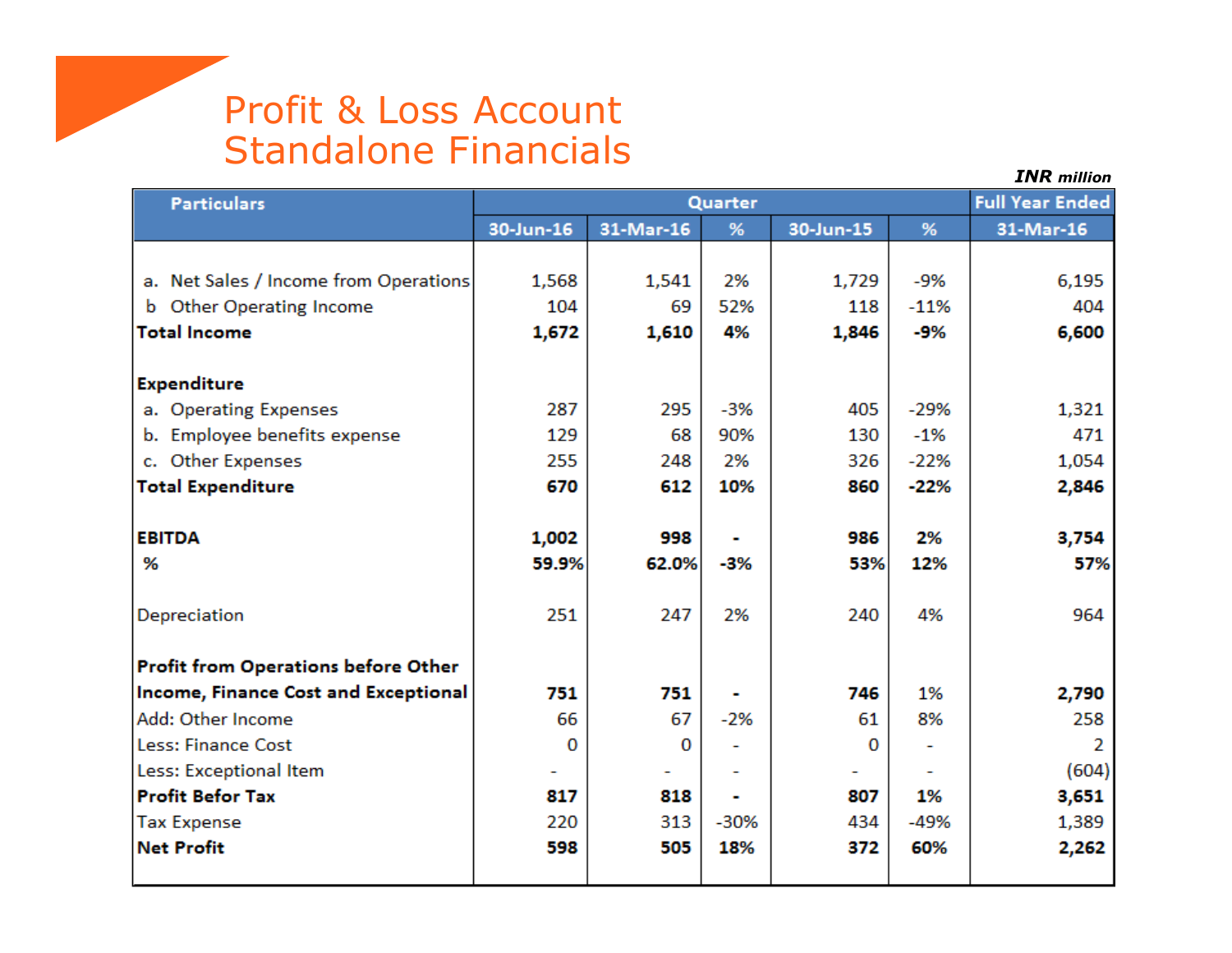

#### **Government Grants**

- Applicable for Grant received in 2013-14 for construction of road.
- As per IGAAP, the said Grant was netted-off against the total cost of the road
- As per IND AS, the Grant needs to be accounted as deferred income and to be amortized .

*Impact : Deferred income of Rs. 196.45M recognized as of 31.03.2015; INR 2.58M to be amortized each quarter*

#### **Employee Benefits**

- Actuarial gains and losses on defined benefit obligations (Gratuity), charged to the P&L under IGAAP
- In Ind-AS 'actuarial gains and losses' to be recognized as 'Other Comprehensive Income' ('OCI')

*Impact : Actuarial loss of Rs 4.48M (Net of Tax) for FY 2015-16 recognized as OCI*

#### **Deferred Tax**

- $\checkmark$  As of 31.03.2015, Company had a net deferred tax asset position.
- $\checkmark$  IGAAP deferred tax recognition based on virtual certainty; hence not recognized
- $\checkmark$  INDAS deferred tax recognition based on reasonable certainty;

*Impact : Deferred asset of Rs. 115.83M recognized as on 31.03.2015, resulting in higher tax charge for FY 2015-16; no impact on deferred tax liability as on 31.03.2016*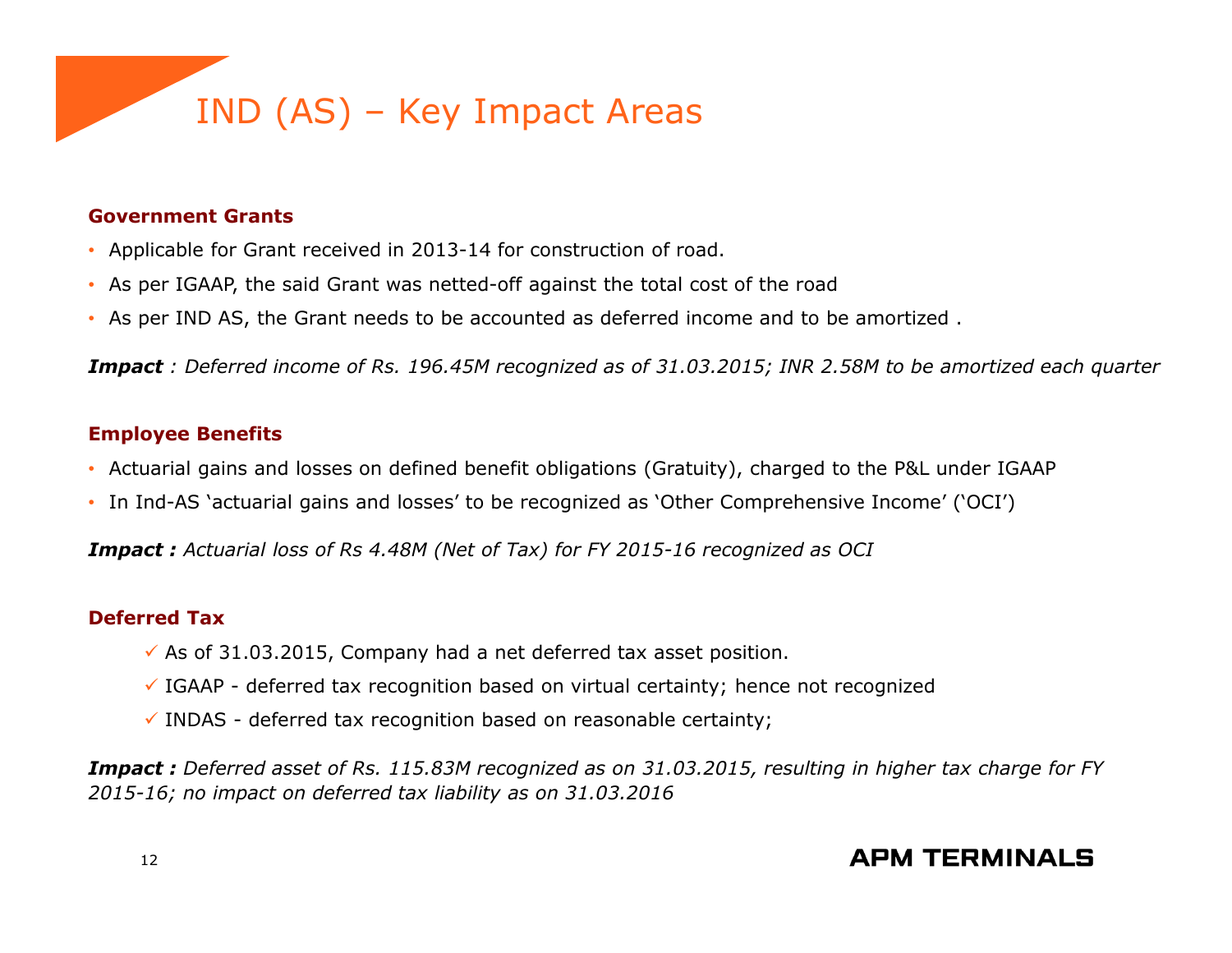# IND (AS) – Impact on Opening Balance Sheet

|                                         | <b>Indian GAAP</b> | Ind-AS             |                         | Ind-AS     | <b>Remarks</b>        |  |
|-----------------------------------------|--------------------|--------------------|-------------------------|------------|-----------------------|--|
|                                         |                    | <b>Adjustments</b> | <b>Reclassification</b> |            |                       |  |
| <b>EQUITY AND LIABILITIES</b>           |                    |                    |                         |            |                       |  |
| Equity                                  |                    |                    |                         |            |                       |  |
| (a) Equity Share capital                | 4,834.40           |                    |                         | 4,834.40   |                       |  |
| (b) Other Equity                        |                    |                    |                         |            |                       |  |
| (i) Equity component of other financial |                    |                    |                         |            |                       |  |
| instruments                             |                    |                    |                         |            |                       |  |
| (ii) Retained Earnings                  | 13,073.47          | (80.62)            | (14, 288.86)            | (1,296.01) | Deferred Tax; Grant   |  |
| (iii) Reserves                          |                    |                    |                         |            |                       |  |
| 1.1 Reserves representing unrealised    |                    |                    |                         |            |                       |  |
| 1.2 Other Reserves                      | ۰                  |                    | 14,288.86               | 14,288.86  |                       |  |
| (iv) Money received against share       |                    |                    |                         |            |                       |  |
| (v) Others                              |                    |                    |                         |            |                       |  |
|                                         |                    |                    |                         |            |                       |  |
| <b>Non-current liabilities</b>          |                    |                    |                         |            |                       |  |
| (a) Financial Liabilities               |                    |                    |                         | L,         |                       |  |
| (i) Long-term borrowings                |                    |                    |                         |            |                       |  |
| (ii) Trade payables                     |                    |                    |                         |            |                       |  |
| (ii) Other financial liabilities        | 140.65             |                    |                         | 140.65     |                       |  |
| (b) Long-term provisions                | 242.78             |                    | 88.73                   | 331.51     |                       |  |
| (c) Deferred tax liabilities (Net)      |                    |                    |                         |            |                       |  |
| (d) Other non-current liabilities       |                    | 186.13             |                         | 186.13     | Deemed Income (Grant) |  |
|                                         |                    |                    |                         |            |                       |  |
| <b>Current liabilities</b>              |                    |                    |                         |            |                       |  |
| (a) Financial Liabilities               |                    |                    |                         |            |                       |  |
| (i) Short Term Borrowings               |                    |                    |                         |            |                       |  |
| (ii) Trade and other payables           | 689.80             |                    | (419.01)                | 270.77     |                       |  |
| (iii) Other financial liabilities       |                    |                    | 331.03                  | 331.03     |                       |  |
| (b) Other current liabilities           | 757.24             | 10.32              | (0.73)                  | 766.83     | Deemed Income (Grant) |  |
| (c) Short-term provisions               | 166.85             |                    |                         | 166.85     |                       |  |
| (d) Liabilities for Current Tax (Net)   |                    |                    |                         |            |                       |  |
|                                         |                    |                    |                         |            |                       |  |
| <b>Total - Liabilities</b>              | 19,905.19          | 115.83             | 0.00                    | 20,021.02  |                       |  |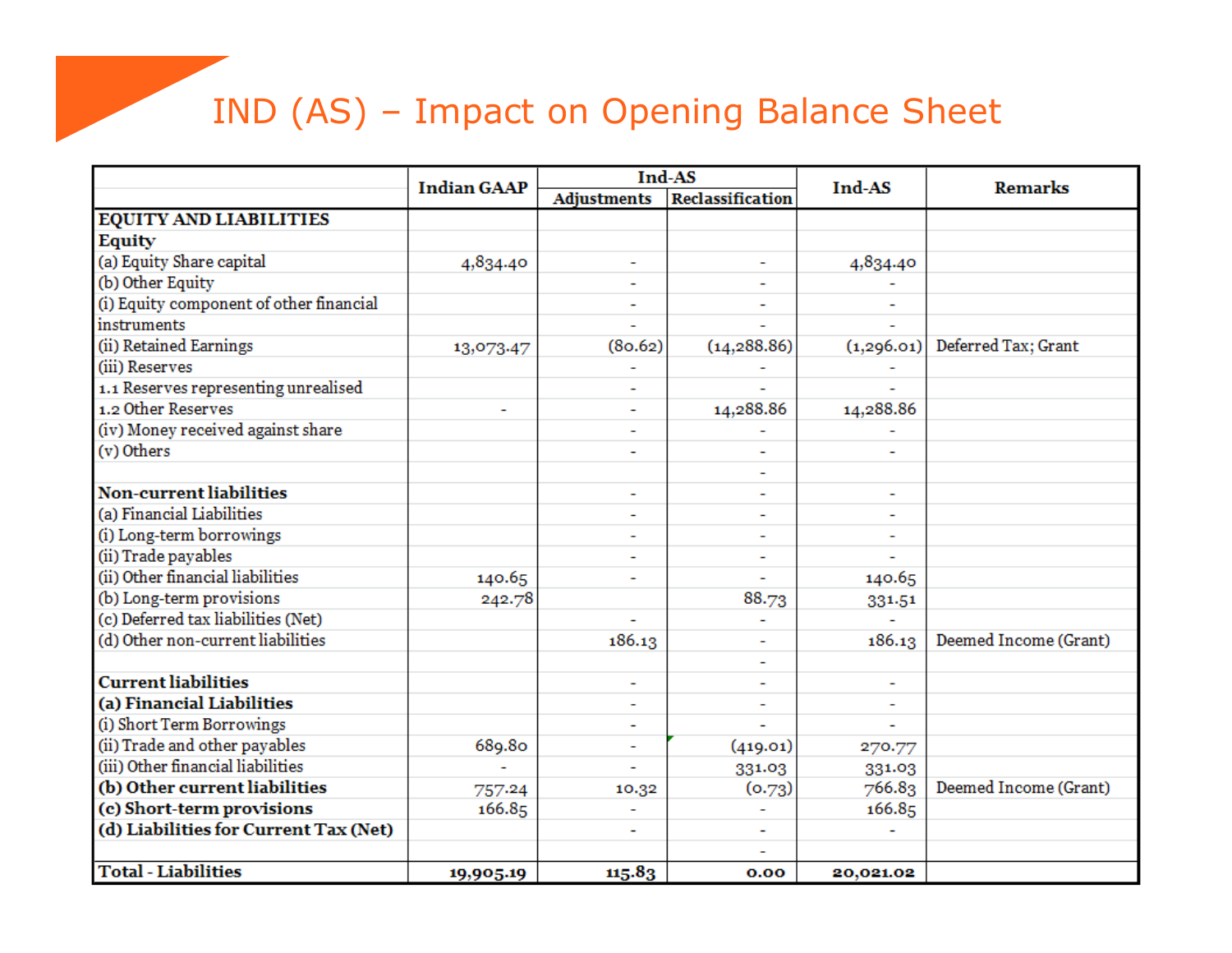# IND (AS) – Impact on Opening Balance Sheet

|                                         |                    | Ind-AS             |                         |           |              |
|-----------------------------------------|--------------------|--------------------|-------------------------|-----------|--------------|
|                                         | <b>Indian GAAP</b> | <b>Adjustments</b> | <b>Reclassification</b> | Ind-AS    |              |
| <b>Non-current assets</b>               |                    |                    |                         |           |              |
| (a) Property, Plant and Equipment       | 13,393.20          | ۰                  | ۰                       | 13,393.20 |              |
| (b) Capital work-in-progress            | 652.57             |                    | ۰                       | 652.57    |              |
| (c) Investment Property                 |                    | ۰                  | ۰                       |           |              |
| (d) Goodwill                            |                    |                    | ۰                       |           |              |
| (e) Other Intangible assets             |                    |                    | ۰                       |           |              |
| (f) Intangible assets under development |                    | ۰                  | ۰                       | ۰         |              |
| (h) Financial Assets                    |                    |                    |                         |           |              |
| (i) Non-current investments             | 830.00             |                    |                         | 830.00    |              |
| (ii) Long-term loans and advances       | 1,780.85           |                    | (1,780.85)              |           |              |
| (iii) Others                            |                    | ٠                  | 50.60                   | 50.60     |              |
| (iv) Long-term Trade Receivables        |                    |                    |                         |           |              |
| (i) Deferred tax assets (net)           | ۰                  | 115.83             | 944.00                  | 1,059.83  | Deferred Tax |
| (j) Other non-current assets            | 28.24              |                    | 451.37                  | 479.61    |              |
| (k) Assets for Current Tax (Net)        |                    | ٠                  | 334.87                  | 334.87    |              |
|                                         |                    |                    |                         |           |              |
| <b>Current assets</b>                   |                    | ۰                  |                         |           |              |
| (a) Inventories                         | 134.89             |                    | ۰                       | 134.89    |              |
| (b) Financial Assets                    |                    |                    |                         |           |              |
| (i) Current investments                 |                    |                    | ۰                       |           |              |
| (ii) Trade and other receivables        | 355.96             |                    |                         | 355.96    |              |
| (iii) Cash and cash equivalents         | 2,439.11           |                    | 0.00                    | 2,439.11  |              |
| (iv) Short-term loans and advances      | 219.31             |                    | (34.26)                 | 185.05    |              |
| (c) Assets for Current Tax (Net)        |                    |                    |                         |           |              |
| (d) Other current assets                | 71.06              | ۰                  | 34.26                   | 105.32    |              |
|                                         |                    |                    |                         |           |              |
| <b>Total - Assets</b>                   | 19,905.19          | 115.83             | 0.00                    | 20,021.02 |              |